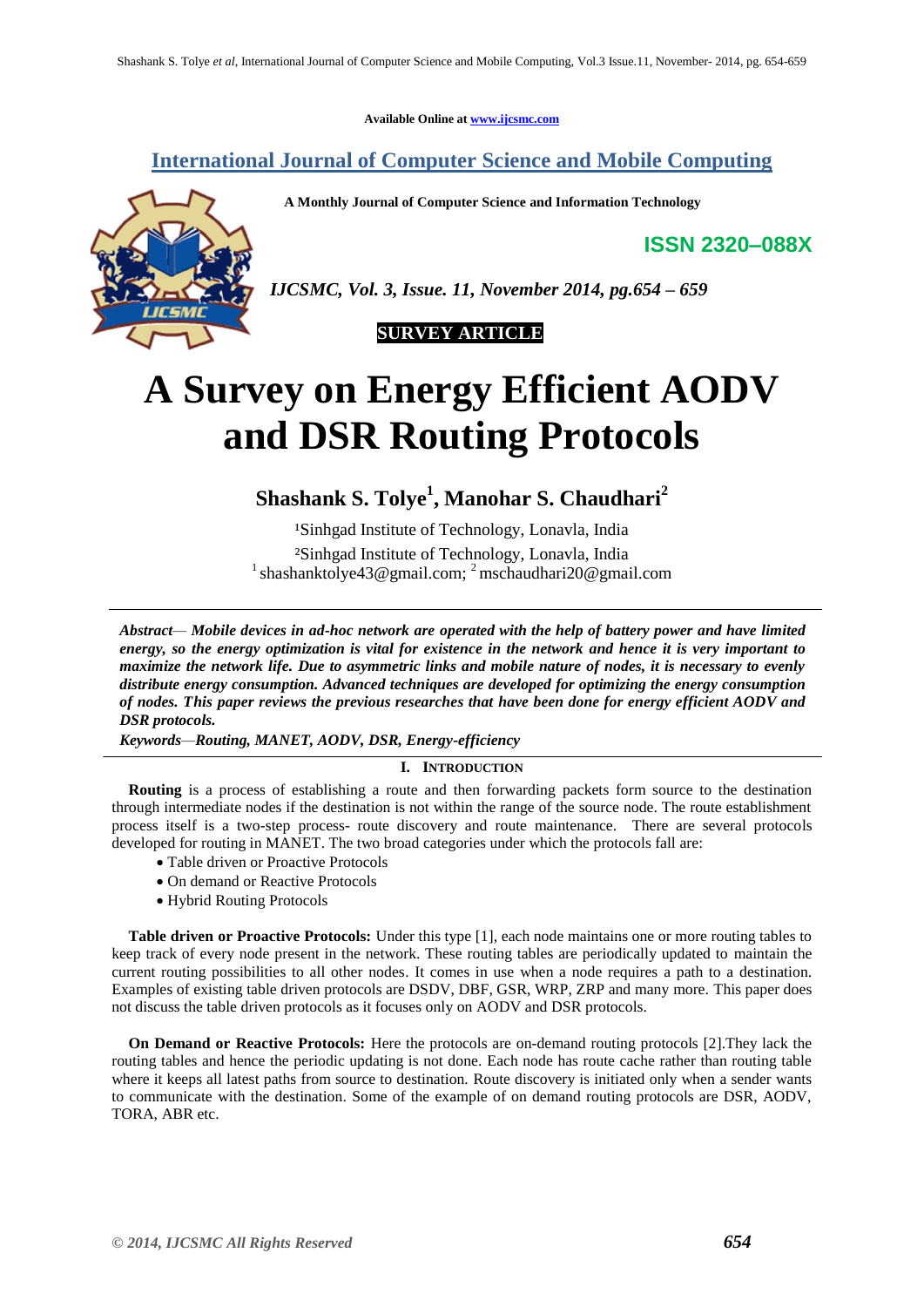**Hybrid Routing:** Hybrid protocols are the combinations of reactive and proactive protocols and takes advantages of these two protocols and as a result, routes are found quickly in the routing zone. E.g. ZRP (Zone Routing Protocol), Hazy Sighted Link State.

Wireless Networks have two types of topologies - **Infrastructured and Infrastructure-less (Ad-hoc)**. Routing Protocols are used for both Infrastructured and Infrastructure-less networks. An Infrastructure-less network (Mobile Ad-hoc Network or MANET) is a self-configuring network of mobile routers (and associated hosts) connected by wireless links. Ad-hoc Networks are simple to set up, inexpensive and fast but these networks also suffer from a lot of challenges. Some of the main challenges that affect the performance of ad-hoc networking are [3]:

**Security:** Security is a critical issue of ad hoc networks that is still a largely unexplored area. Since nodes use the open, shared radio medium in a potentially insecure environment, they are particularly prone to malicious attacks, such as denial of service (DoS). Cryptography and Secure routing are current approaches to the security problems is building a self-organized public-key infrastructure for ad hoc networks. Nevertheless, security is indeed one of the most difficult problems to be solved.

**Power conservation:** Without a fixed infrastructure, ad hoc networks have to rely on portable, limited power sources. A node in an ad hoc network has to relay messages for other nodes in the same network. The issue of energy-efficiency therefore becomes one of the most important problems in ad hoc networks. Most existing solutions for saving energy in ad- hoc networks revolve around the reduction of power used by the radio transceiver (the device's network interface), which is often the single largest consumer of power.

**Scalability:** Scalability can be broadly defined as whether the network is able to provide an acceptable level of service even in the presence of a large number of nodes in the network. It is one of the most important open issues of ad hoc networks. There is need of much work to be done to optimize the trade-off between capacity and scalability in different scenarios and applications separately for a general solution.

**Quality of Service:** QoS is a guarantee by the network to provide certain performance for a flow in terms of the quantities of bandwidth, delay, jitter, packet loss probability etc. Methods to detect and report changes in the connection quality need to be investigated in the future.

One of the major challenges of MANET is usage of power efficiently. The mobile ad hoc networks are operated on battery power and the power usually gets consumed in mainly two ways. First one is due to transmitting of data to a desired recipient. Secondly, mobile node might offer itself as an intermediate forwarding node in the networks. The power level of the node is also getting affected while any route is established between two end points. The tradeoffs between frequencies of route update dissemination and battery power utilization is one of the major design issues of ad hoc network protocols. Because high power consumption will increase the battery depletion rate which in turn reduces the node's life time, network life time and causes network partition. Due to high network partition performance is affected due to increase in number of retransmission, packet loss, higher end to end delay and many more problems. Therefore energy efficient modifications are needed to be done in the existing protocols.

#### **II. TERMINOLOGIES RELATED TO ENERGY EFFICIENCY**

#### *A. Types of communications*

The communications in ad-hoc networks can be of one of the two types: active communication and inactive communication.

**1) Active Communications:** Active communication is when all the nodes of the route participate in receiving and forwarding of data. Minimizing the energy during active communication is possible through two different approaches which are transmission power control and load distribution.

**2) Inactive Communications:** In an inactive communication the nodes are idle i.e. neither forwarding any data packets nor receiving any data packets. In such situations, to minimize the energy consumption sleep/ power-down approach is used.

# *B. Approaches for Minimizing Energy*

**1) Transmission Power Control Approach***:* We assume that a node's radio transmission power [5, 6] is controllable, if its direct communication range as well as the number of its intermediate neighbors is also adjustable. As the transmission power increases, the transmission range also increases and it reduces the number of hop count to the destination. Weaker transmission makes topology sparse and it may result more network partition and high end to end delay.

So it is desirable to have perfect transmission range between any pairs of nodes, so that less power consumption will occur. It will not only save the energy of battery but also reduces the interference and congestion in the networks.

**2) Load Balancing Approach:** The main objective of load distribution approach[7] is to select a route in such a way that the underutilized nodes will come in play rather than the shortest route. Due to the proper load distribution amongst the nodes, there is a high balance in energy usage of nodes. This approach does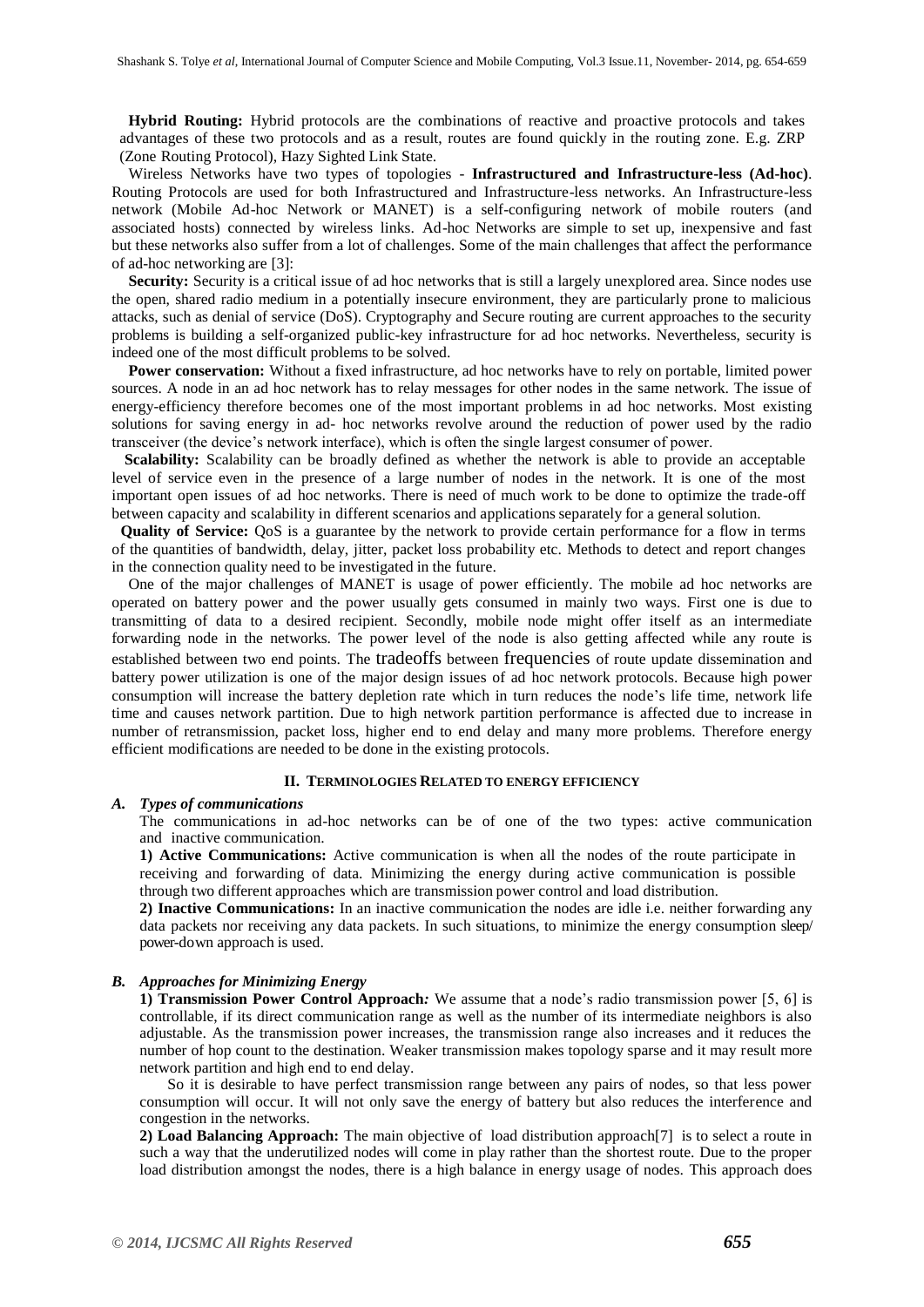not provide lowest energy route but certainly prevents some nodes from being overloaded and contributes towards longer network lifetime of a node.

**3) Sleep/Power-down Approach:** This approach is used during inactive communication. When any node is not receiving or transmitting any packets to other node, then it is desirable to put the subsystem/hardware into the sleep state or simply turn it off to save energy.

### *C. Energy Efficiency Parameters*

 **1) Total Transmission Energy:** This is the sum of energies of the all the nodes encountered in route from Source to Destination.

 **2) Remaining energy capacity:** This parameter indicates the energy left in a node.

**3) Energy consumed/packet**: This metric is useful to provide the min-power path through which the overall energy consumption for delivering a packet is minimized.

**4) Maximum node cost:** With each path candidate is annotated with the maximum node cost among the intermediate nodes.

# **III.RELATED WORK**

#### A. *Protocols representing energy efficient modificationsin AODV Protocol*

ALMEL-AODV [8] Alternate Link Maximum Energy Level Ad-hoc on Demand Distance Vector Routing Protocol is an also an improvement of convention AODV routing protocol. In this protocol, the sum of remaining energy of nodes in a route works as a metric for route selection. The maximum energy route will be selected for longer transmission and to increase network lifetime. When source node broadcast Route Request to its neighbours, first it checks the remaining energy of the node, if remaining energy of the node is near to zero, disallowed the node from broadcasting Route Request packets. Otherwise it adds the energy information of the node to the accumulated energy field in the Route Request packet. When destination node receives first Route Request packet, the node will calculate and update accumulated energy field on the destination node route table. If there is a route with better energy sum received, the destination node will enter new information into its route table. After that destination node unicast Route Reply packet to the source node using reverse link. If the link is broken, Route Error packet will be sent to the source and source node will select alternate route from its route table if present, otherwise does route discovery. Simulation proves that ALMEL-AODV has better performance than AODV.

Xiangpeng Jing and Myung [9] present a comprehensive energy optimized (locally and globally) routing algorithm that investigates the combination of device runtime battery capacity and the real propagation power loss information obtained by sensing the received signal power, without the aid of location information. The functions and messages provided by routing protocols (such as HELLO message and route discovery message) are utilized to embed the energy information. In particular, an adaptive lowbattery alert mechanism is introduced to prevent overuse of critical nodes. Simulation results show that in both static and mobile networks, algorithm can increase the network lifetime greatly based on first-dead time, average lifetime and most-dead time. Residual battery capacity deviation and range among nodes are also reduced. The paper also discusses a trade-off issue between the network lifetime and network throughput.

The algorithm proposed by Seema Verma, Pinki Nayak and Rekha Agarwal [10] takes care of crucial things, battery status of the path, and number of drained nodes in the path at the time of route selection. With these factors in consideration the proposed scheme always select more stable route for data delivery. Energy of the network is also reduced using variable transmission power when data transmission is done. The proposed work aims at discovering an efficient energy aware routing scheme in MANETs that not only uses the node energy effectively but also finds the best route and increases the lifetime of the network. For the chosen simulation parameter set, in low traffic scenario, the average residual energy of the network is increased by 30-40%. For high traffic scenarios this goes up by 45%.

The operation of the algorithm says that during route discovery from the source to the destination the energy values along the route are accumulated in the RREQ packets [11]. At the destination or intermediate node (which has a fresh enough route to the destination) these values are copied into the RREP packet which is sent back to the source. The source alternates between the maximum remaining energy capacity route and minimum transmission route every time it performs route discovery. The performance metrics used for evaluation are packet delivery ratio, throughput, network lifetime and average energy consumed. The objective of the proposed work is to develop an energy efficient AODV routing algorithm in a way which allows researchers to choose the most appropriate routing algorithm.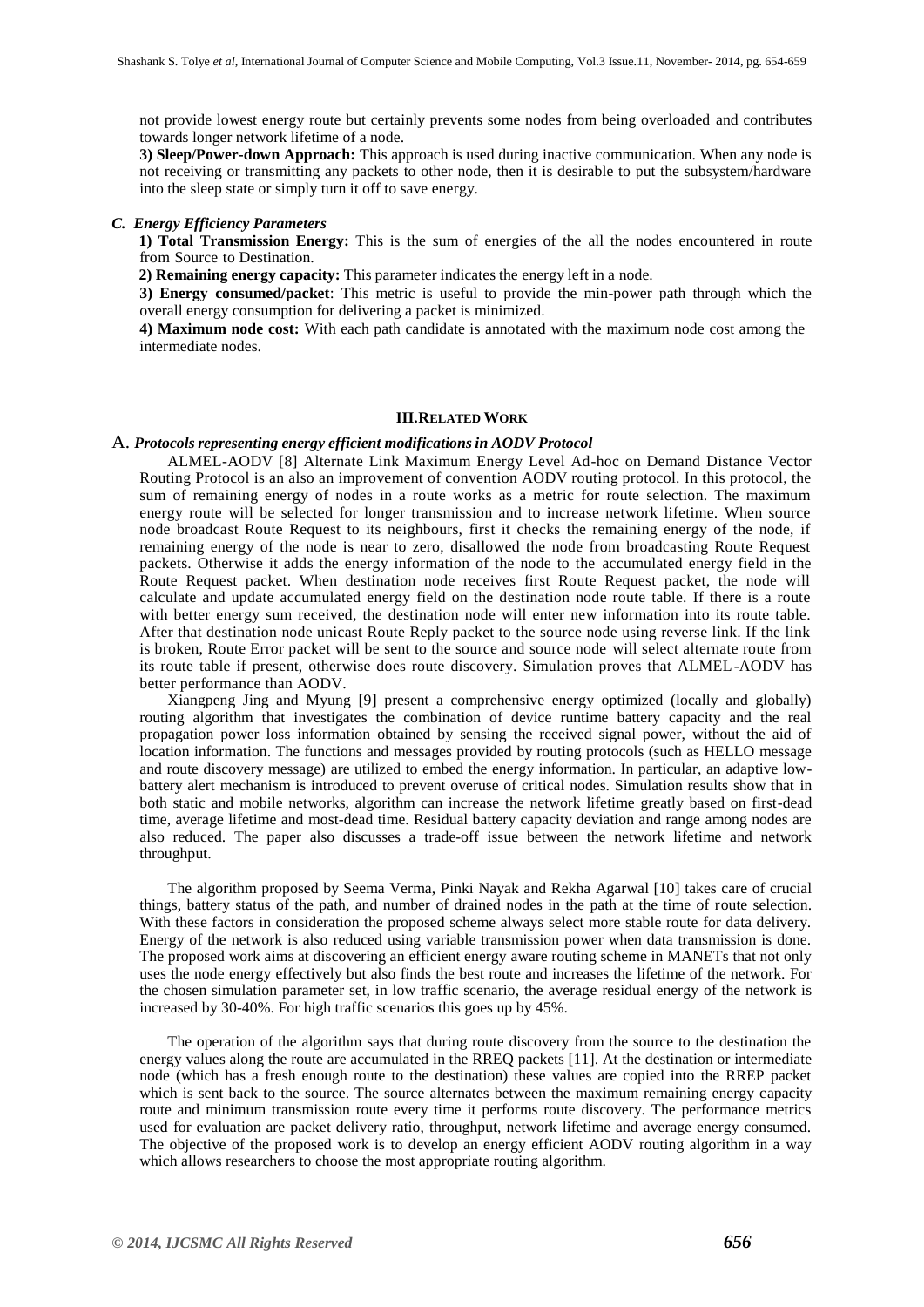Jin-Man Kim and Jong-Wook Jang [12] proposed an energy aware AODV protocol which uses Mean Value Algorithm to maximize the networks lifetime. Each node has an important role in an ad-hoc network. Particularly, each node's energy state has a huge effect on the entire network lifetime. An attempted is made to extend the entire network lifetime by adjusting RREQ delay time according to the data acquired from comparison between node's energy state and the entire network's Energy Mean Value. The results show that by applying Energy Mean Value algorithm to AODV protocol has a positive result in extending the entire lifetime of the network.

Tripti Nema et al. [13] propose an Energy based Ad-hoc On-demand Routing algorithm that balances energy among nodes so that a minimum energy level is maintained among nodes and the life of network is increased. The focus of the algorithm is on increasing the extensive existence of node in the network. The energy is set at minimum threshold limit of a mobile node. When a node reaches up to the threshold limit the node goes to sleep mode, saves energy and joins in the event as long as possible, thus increases the network lifetime. Performance valuation of these strategies show a substantial reduction in power usage, with only a slightly decrease in performance but increasing the overall MANET efficiency.

In the conventional AODV the intermediate node having less lifetime or energy, also forwards RREQ. As lifetime expires after some time i. e. node goes down; it could not forward RREP (Route Reply) on reverse path. So, source node restarts the RREQ rebroadcast to communicate with the destination, which results in unnecessary RREQ rebroadcast, less Packet Delivery Ratio (PDR) as well as throughput and more end to end delay. Optimized AODV (OAODV) [15] routing protocol is the solution to these problems in which the node does not forward RREQ unless there is sufficient energy (battery lifetime), and until the node density in its surrounding exceeds a particular threshold. By adding these two parameters the new protocol is much better than AODV in terms of battery lifetime and throughput.

#### A. *Protocols representing energy efficient modifications in DSR Protocol*

 The Energy efficient DSR (E2DSR) [16] is one of the splendid efforts made so far in order to make DSR as an efficient routing protocol because it has introduced many significant parameters as performance matrices which help in calculating energy consumption in MANET. The parameters include length, freshness and energy parameters which are used to determine parameters like average end to end delay, inter arrival Jitter, normalized routing load (NRL), balancing of battery power consumption and nodes failure degree. The protocol has a broad scope for the research activities. E2DSR has proposed some new structure for the control packets RREQ and RREP to change the behavior of the nodes implements a new Energy table and creates a new algorithm for route cache and route selection. Thus the routing behavior of the source, intermediate and destination nodes is also changed. The simulation result shows that E2DSR has better performance than DSR.

The basic idea of LEAR Protocol [17] is to consider only those nodes for the communication which are willing to participate in the routing path. This "Willingness" is the special type of parameter used in the modified DSR to find the r oute from source to destination which can be determined by the Remaining Battery Power. If it is higher than a threshold Value, then the node will be considered for the route path and Route Request is forwarded, otherwise the packet is dropped. It means only when the intermediate nodes will have good battery levels then only the destination will receive route request message. So the first message that arrives at the destination will be considered to follow an energy efficient as well as reasonably shortest path.

There can be the situation that an intermediate node in the route has lower power than the threshold. In such situations the request is dropped. The same situation can be with every possible path between source and destination. To avoid this problem, intermediate nodes adjust the threshold value to continue the forwarding. The protocol has achieved the balanced energy consumption across all nodes successfully which is 35% more than that of DSR and LEAR provides longer transmission time compared to DSR.

Along with the route request, Global Energy Aware (GEAR) Protocol piggybacks the remaining battery power as well as its identity and broadcast it to its neighbor nodes. When the destination nodes receive these different route request (RREQ) from the same source, it selects the best route on the basis of high remaining/residual battery power out of the all received RREQ but it does not guarantee that the selected path is always the best path.

Utilizing the route cache, its blocking property and manipulating the waiting time are other major problems of GEAR. While specifying the time duration, it should be taken into consideration that too short time may not select the best path always. On the other hand too long time may affect the average response time. LEAR protocol acts as a remedy for these problems.

EDDSR [7] is energy dependent DSR algorithm which helps node from sharp and sudden drop of battery power. EDDSR provides better power utilization compare to least energy aware routing (LEAR)[17] and minimum drain rate(MDR). EDDSR avoids use of node with less power supply and residual energy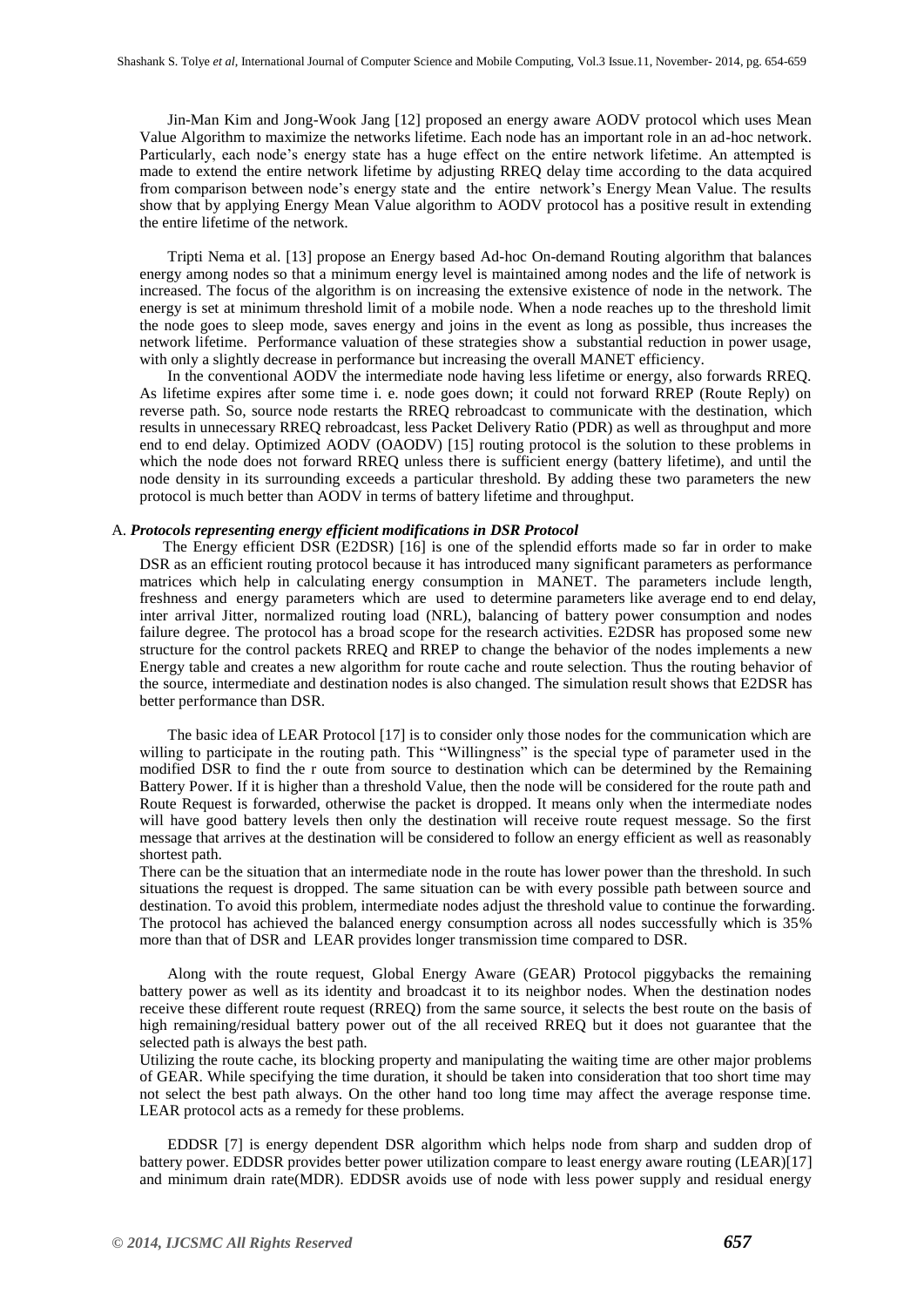information of node is useful in discovery of route. Residual battery power of each node is computed by itself and if it is above the specific threshold value then node can participate in routing activities otherwise node delays the rebroadcasting of route request message by a time period which is inversely proportional to its predicted lifetime. With help of ns-2 simulator author performed simulation which shows MDR and EDDSR is better than DSR in terms of node lifetime. EDDSR has further advantage over MDR because it can use route cache used by DSR.

Weight Based DSR [18] is an improvement of conventional DSR. In this protocol, the weight of each route is considered as metric for route selection. Weight of each route can be calculated by computing the node weight of each node weight i= battery level of this node + Stability of this node. The route-weight is the minimum of all node weights included in this route. Select the main route which has the maximum route-weight. If two or more routes have the same route-weights then choose the route which has minimum hops. Thus WBDSR always gives the longest network life time in both high mobile networks and static networks because it timely change the used route with another one.

MEDSR protocol [19] has is one of the finest attempts that makes DSR an energy aware routing protocol. The whole approach is based on two mechanisms- Route Discovery and Link Power Adjustment. In MEDSR, the Route Discovery process itself is classified into two sub processes.

-Route Discovery mechanism using low power level,

-Route discovery mechanism using high power level.

MEDSR uses two levels of powers, the network connectivity is highly maintained and results less network partition. The result shows that when the network size is small the energy saving per data is maximum in MEDSR as compared to DSR, almost 55% high which indeed turning out to be an efficient routing protocol.

# **IV.**CONCLUSION

The biggest issue for the establishment and persistence of MANET is the constraints on the consumption of battery power. Various protocols show various results as far as the energy consumption is concerned. As the network parameters and network parameters change, protocols show different behaviours.

Since every protocol has its unique features and deployment strategies, it is difficult to figure out one particular protocol to be the best energy efficient protocol. All the discussed protocols have proved that they outperform existing AODV and DSR protocols in one or more performance metrics. So it can be concluded that for different requirements and different metrics above discussed protocols can be used for reducing power consumption and improving network life time.

#### **REFERENCES**

- [1] E. M. Royer and C-K Toh, "A Review of Current Routing Protocols for ad hoc mobile Wireless Network," *IEEE Person. Commun.,* vol. 6, no. 2, Apr. 1999.
- [2] David A. Maltz et al., "The Effects of On- Demand Behavior in Routing Protocols for Multihop Wireless Ad-hoc Networks*", IEEE Journal on Selected Areas in Communications 17(8),* pages 1439-1453, August 1999.
- [3] Jyoti Jain et al., "OVERVIEW AND CHALLENGES OF ROUTING PROTOCOL AND MAC LAYER IN MOBILE AD-HOC NETWORK", *Journal of Theoretical and Applied Information Technology.*
- [4] Chang J-H, Tassiulus L.,"Energy Conserving Routing in Wireless Ad Hoc networks", *In Proceedings of IEEE INFOCOM,* March, 2000,pages 22-31.
- [5] Vikas Kawadia and P. R. Kumar, "Principles and Protocols for Power Control in Ad-hoc Networks", *JSAC: Special Issue on Ad-hoc Networks,* Vol I. Jan 2005.
- [6] Stojmenovic I, Lin X., "Power-Aware Localized Routing in Wireless Networks", *IEEE Trans. Parallel and Distributed Systems 2001;* 12(11):1122-1133.
- [7] J.-E. Garcia, A. K. Kyamakya, K. Jobmann, "A Novel DSR-based Energy-efficient Routing Algorithm for Mobile Ad Hoc Netowrks"*IEEE Trans.,* Pages 2848-2854, 2003.
- [8] P. S. Karadge, Dr. S. V. Sankpal, "A Performance Comparison of Energy Efficient AODV Protocols in Mobile Ad hoc Networks", *International Journal of Advanced Research in Computer and Communication Engineering* Vol. 2, Issue 1, January 2013.
- [9] Xiangpeng Jing and Myung J. Lee, "Energy-Aware Algorithms for AODV in Ad Hoc Networks". Seema Verma, Pinki Nayak and Rekha Agarwal, "Energy Efficient Routing in Mobile Adhoc Networks based on AODV Protocol", *IJCSI International Journal of Computer Science Issues,* Vol. 9, Issue 6, No 2, November 2012.